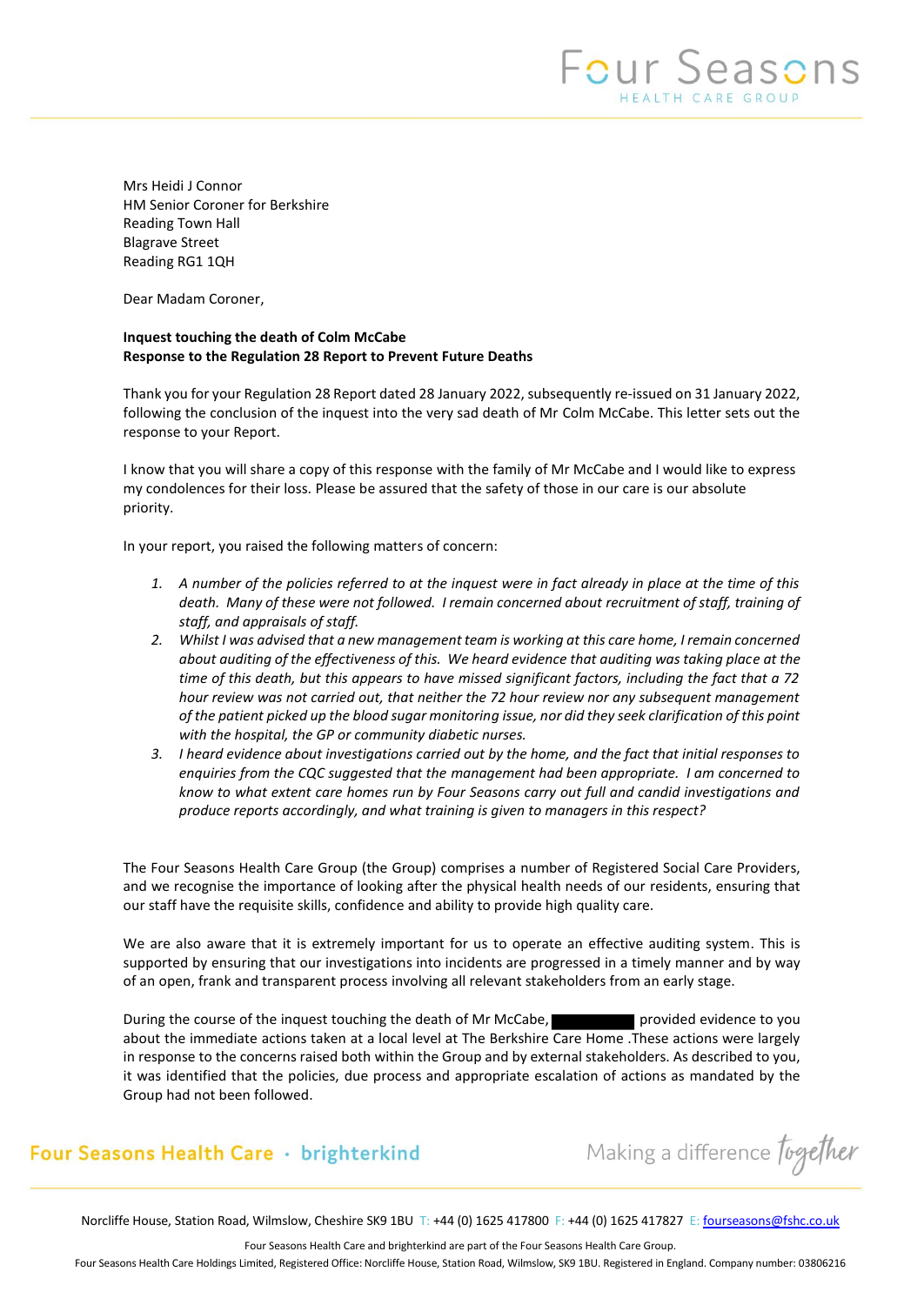Following the inquest, we have received and carefully reviewed the Regulation 28 Report issued by you .We now write to give you assurance that further steps have been taken and actions implemented to address the matters of concern. These have been incorporated into the ongoing provision of care services at The Berkshire Care Home and more widely across our business as part of our approach to learning and continuous quality improvement.

Lessons learned and action taken to address the concerns raised by you are as follows:

### **Policies, recruitment of staff, training of staff and appraisals of staff**

1. The Group has introduced a "Policy of the Month" in order to raise awareness of company policies, practices and procedures. Thisis cascaded to all regional support teams and to homes via a weekly update by the Chief Operating Officer, with Home Managers cascading this to care home based team members during Daily Flash Meetings. The Group's training platform has been improved to ensure that all team members are provided with relevant training that reflects the Group's policies, practices and benchmarks. The platform is closely aligned to current statutory frameworks. All team members are guided through the principles and expectations of these as they complete each training module on the platform.

Areas of training include:

**Essential training** - All training, including statutory and mandatory training, that the Group considers essential for team members to complete to ensure safe and effective delivery of care and services.

**Statutory training** - Training required by, or with a basis in, law or regulation.

**Mandatory training** - Training specific to a role or roles, which the Group deems necessary for delivery of safe and effective care and services.

**Induction training** - Essential training that is completed by team members when they start a new role so that they are quickly and confidently able to meet the needs and requirements of that role. For new care home based team members, this is completed prior to commencing work in the home; for new office based team members and for care home based role-changers, this is completed during the first eight weeks. Local induction includes an introduction and orientation to the local area of work, environment and day-to-day working practices.

**Additional learning and development** - Learning and development that is based on a team's/team member's specific needs, identified either as knowledge gaps (information that employees need to know or understand but currently don't), or skills gaps (actions that employees need to be able to carry out or perform but currently can't). This is usually identified as part of the processes of supervision, annual appraisal or compliance (i.e. to meet the requirements of a particular service or local authority contract). It often leads to the development of personal improvement plans, which are regularly updated, reviewed and monitored.

Monitoring of compliance with training takes place at least monthly across all operational portfolios, reviewed by Managing Directors and Operational Managers to identify any corrective action where required. Compliance may be further assessed during internal and/or external audit. At The Berkshire Care Home work is continuing to support the development of the team and to recruit new team members with heavy emphasis on the need to follow systems and processes and to question practices which do not follow an agreed Multi-Disciplinary Team approach.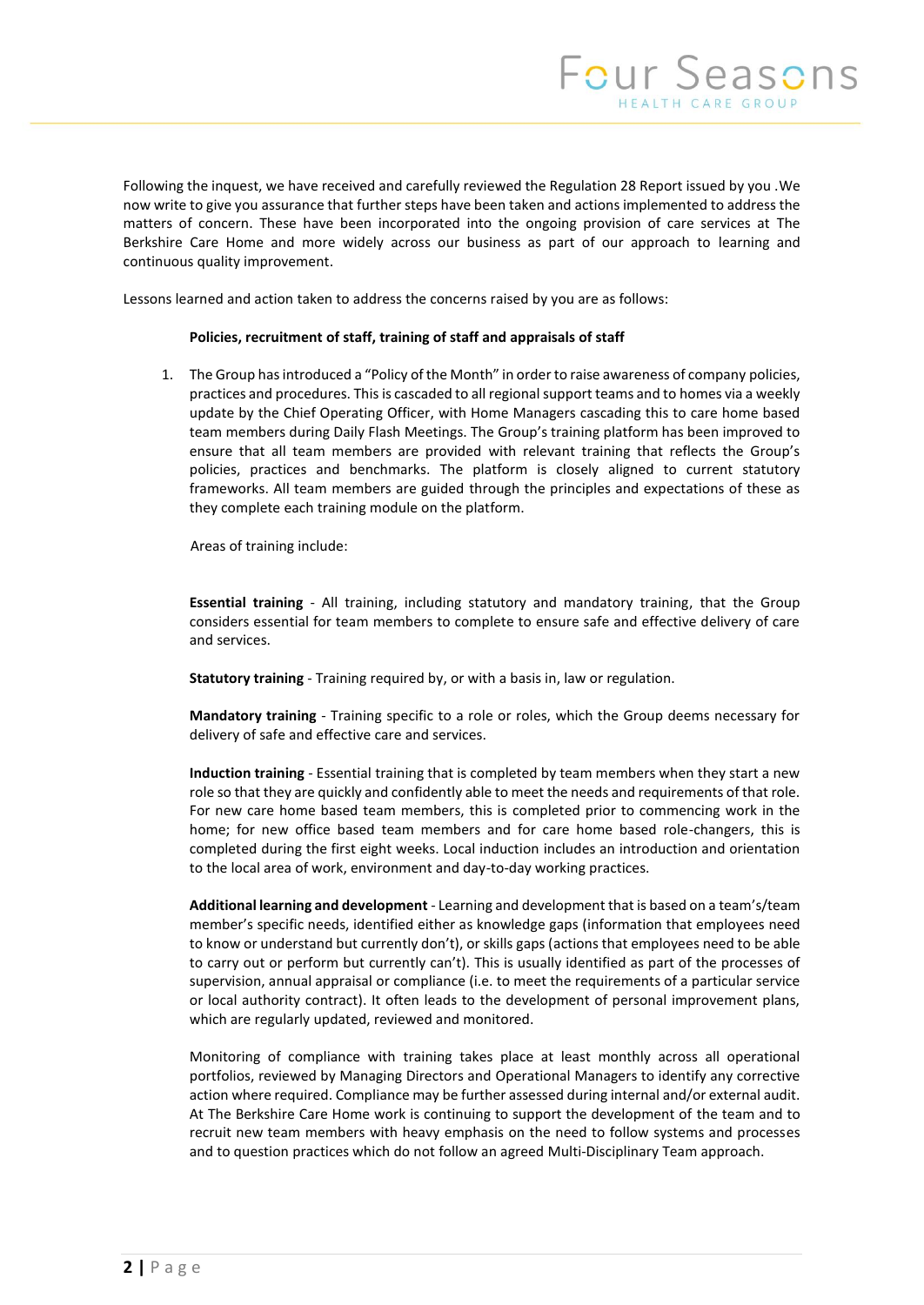To align with Group training and policies, recruitment processes have been improved and all Departments are supported by the Group's Recruitment Team. Additional learning and development needs are reviewed and addressed by Operational Managers once employment of the individual has commenced.

To support nurses with clinical practice and competence, the Group subscribes to The Royal Marsden Manual, with access available to all nurses at each of our homes. However, it is recognised that this resource has not been as widely used as was anticipated. Accordingly, communication has been and will continue to be cascaded nationally to remind Home Managers and Registered Nurses of the importance of this valuable resource, which is available as a point of reference and guidance 24 hours a day and accessible on various devices at each home.

The Group has reviewed and improved its supervision and appraisal process to provide a responsive and flexible framework that enables Home Managers to support their teams to give their best, develop and grow, and to manage the personal and professional challenges associated with working in the care sector. The improved process covers the areas of themed supervision, delivered on a one-to-one or group basis to provide a space for reflection and discussion about specific themes, cases or issues arising, whereby discussions encourage open dialogue and insight to enhance learning and improve practice. Observational supervision is now conducted as a supportive measure to review direct care practice and knowledge; should areas of improvement be identified during the observational session these are addressed with the employee. The process of clinical supervision relates to the delivery of professional standards, and the identification of specific training requirements to meet those standards. It is a requirement that an experienced and competent clinician who can demonstrate membership of an appropriate professional body must complete this.

## **Audit**

2. Through reflection and review, it has been recognised that the Group Governance and Audit system was not utilised at The Berkshire Care Home in the way for which it was intended. The completion of the audit process is reliant upon human elements, namely the importance of understanding the process, an honest and accurate approach to completion and the ability to execute this through comprehensive and open reporting. Accordingly, work is now in progress with the Group Care Quality and Assurance Teams to develop and deliver bespoke training to all Home Managers on how to conduct and document an audit and evidence continuous improvement. Further to this, it is recognised that the completion of audits should not be the responsibility of one individual as this may result in a restricted overview without checks and balances. Accordingly, action has been taken to conduct audits via multiple sources, including completion by team members independent to the homes, promoting a validation approach to audits carried out. The review of data produced by audit has also been improved. Whereas previously if data indicated consistent high outcome scores, this was viewed as assurance that a home was compliant. A different approach is now adopted so that this is now interrogated further utilising an independent team member validation approach to obtain assurance as to the accuracy of the outcomes presented to the wider business.

During the course of the inquest, Ms gave evidence about 72-hour reviews, which were carried out, at The Berkshire Care Home. These reviews were introduced by Ms local level at The Berkshire Care Home, following the death of Mr McCabe and as an additional check as to compliance with process in response to the issues which became apparent following Mr McCabe's death: they were not incorporated into the Group's general policies applicable to the delivery of care at all homes. I am sorry for the confusion in this regard. Following consideration of the audit and other changes outlined in this letter it has not been considered necessary to implement 72 hour reviews as a standard process across the Group.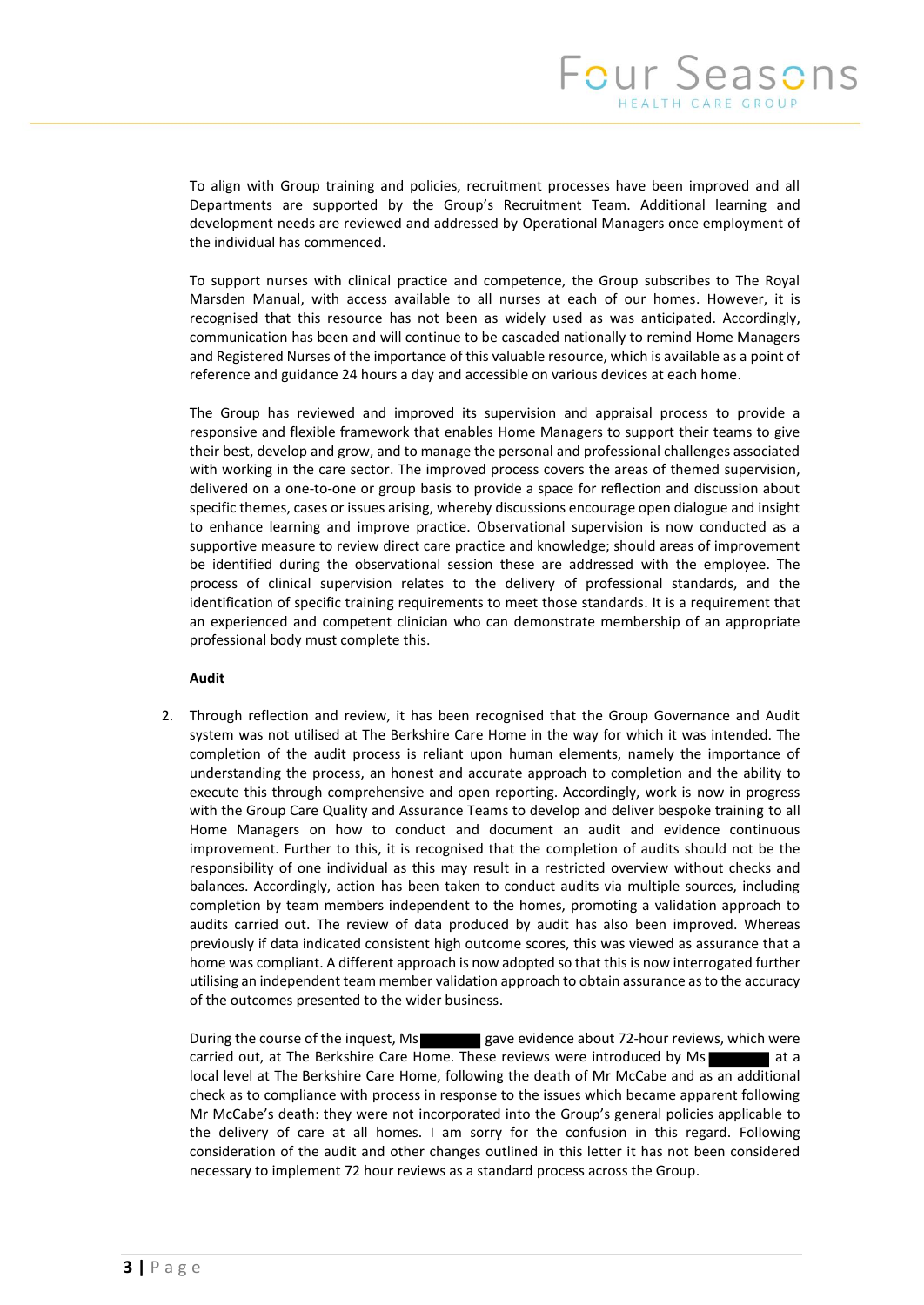However, a Care Plan Review tool has been introduced across the Group for use in all care homes; this is to be completed 5 days following admission and reviews the following areas:

- Admission Assessment
- Consent documents and photographs.
- Medication on Admission
- Body Map
- Moving and Handling Assessment
- Falls Risk Assessment
- Choking Risk Assessment (to be completed within 2 hours of admission)
- MUST Risk Assessment (to be completed within 6 hours of admission)
- Waterlow Risk Assessment (to be completed within 6 hours of admission)
- Pain Assessment
- Wound Assessment
- Bed Rail Risk Assessment
- Self-Medication Risk Assessment (if applicable)

The review should ensure that care plans are underway, taking into account hospital discharge notes or other available information from external stakeholders as applicable. Operational Managers and our audit process will have additional oversight again to provide validation approach.

The Group has recently refreshed its admissions policy to guide staff on the process required when dealing with planned, emergency, respite and intermediate care admissions. It also applies to readmissions to the care home from hospital. In summary, upon receipt of a referral or enquiry, details about the person to be admitted will be taken and recorded on the Enquiry Management System in order to make an initial decision as to whether the home is able to adequately meet the person's needs. Critically, staff have been empowered to decline an admission if it is identified that the home is not able to meet the person's needs. The enquirer will be informed of this decision and the reasons why, and, where relevant, advice will be offered regarding alternative Group homes that may be able to provide a suitable placement subject to the needs and best interests of the individual. Pre-admission assessments will be carried out during a visit to the person in their current location (which may be their own home, another care home or in hospital) or over the telephone where a face to face visit is not possible and will be recorded using the Pre-Admission Document. The information obtained at the pre-admission stage will include everything that the home requires to ensure that the needs of the person can be met safely, and to ensure that there is continuity of care, treatment and support for the person. On admission, all needs assessments and risk assessments are completed using the information obtained at the pre-admission stage in conjunction with discussions with the resident or their representative at the home and the necessary care plans are generated. For respite care, each new period of admission will require a review of the existing pre-admission documentation with the resident or their representative to ensure that any new needs are planned for, that the placement remains appropriate and the home can safely meet the needs of the resident. The admissions process for an intermediate care patient journey is as follows:

 All relevant information will be gathered by the hospital, which will develop goals with the patient;

On referral, a pre-admission assessment will be completed and a decision will be made to admit;

If the care setting can accommodate the patient, admission will take place within 48 hours; and

 On admission, all relevant risk assessments will be completed, and the necessary care plans generated, as discussed and agreed with the Multi-Disciplinary Team.

#### **Investigations**